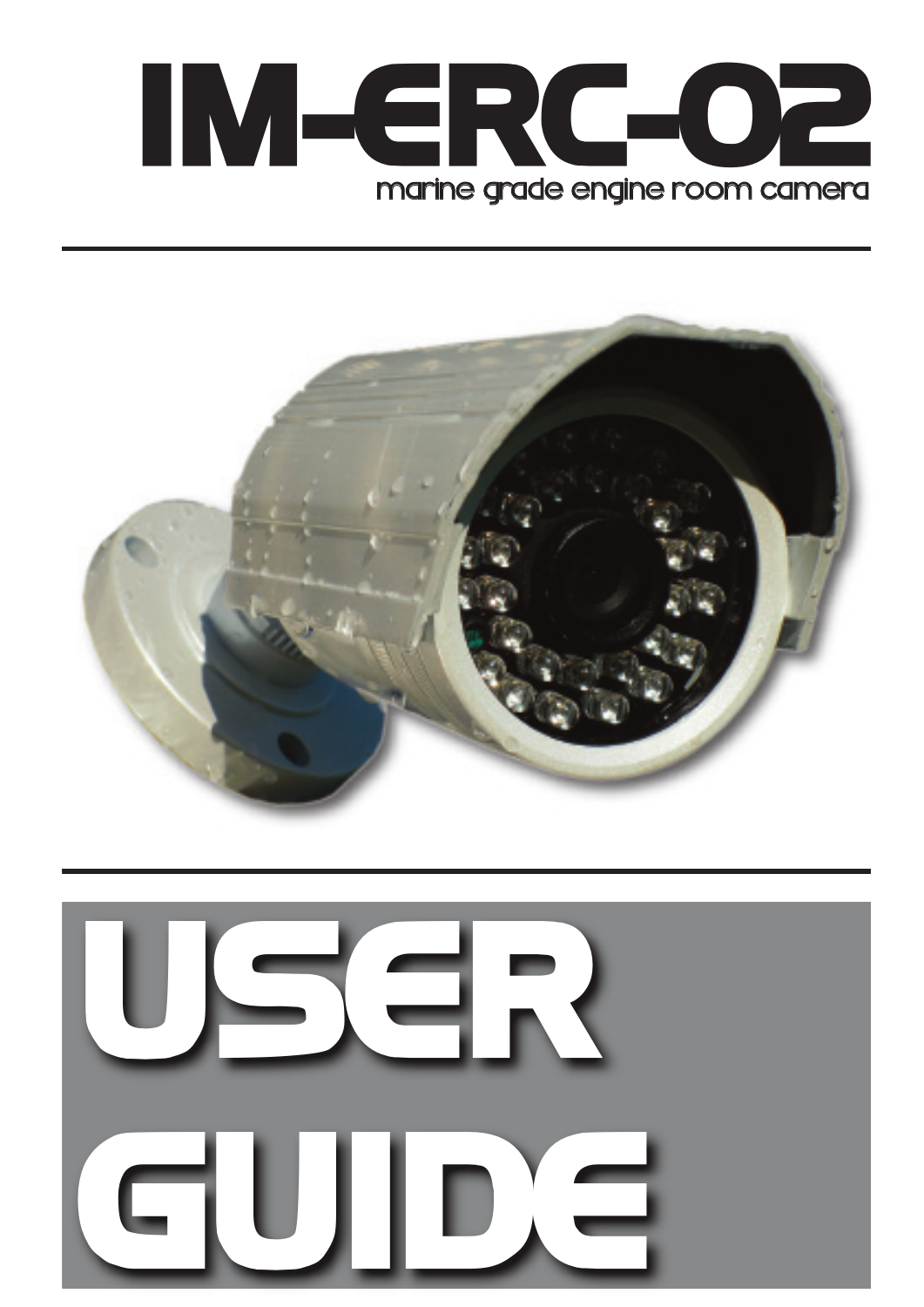## **IM-ERC-02 SERIES COLOUR CAMERA**

Water Resistant Day / Night Infra Red Colour Camera

# **WARNING: READ BEFORE USE**

**CAUTION ELECTRIC SHOCK RISK. DO NOT OPEN**

TO REDUCE THE RISK OF ELECTRIC SHOCK DO NOT REMOVE COVER OR DISMANTLE DEVICE. NO USER SERVICEABLE PARTS INSIDE. IN THE EVENT OF MALFUNCTION OR PRODUCT FAILURE CONTACT YOUR DEALER.

DO NOT ATTEMPT TO CONNECT TO ANY POWER SUPPLY OUTSIDE OF THE RATING SPECIFIED IN THE SPECIFICATION TABLE OR GUIDELINES DETAIL WITHIN THIS DOCUMENT.

| <b>Dimensions</b>            | 66mmØ x 188mm                                          |
|------------------------------|--------------------------------------------------------|
| Weight                       | 300q                                                   |
| <b>Material</b>              | Stainless Steel / White Powder Coat Finish             |
| Imaging                      | 1/3" SONY CCD                                          |
| <b>Horizontal Resoluiton</b> | 420 TVL Low Illumination                               |
| <b>Pixels</b>                | 510(h) x 492(v)                                        |
| <b>TV System</b>             | PAL / NTSC                                             |
| <b>Scanning</b>              | 2:1 Interlaced                                         |
| <b>White Balance</b>         | Automatic                                              |
| Synchronization              | Internal                                               |
| <b>Output Signal</b>         | Composite Video 1V P~P 75Ω                             |
| <b>Usable Illumination</b>   | 0 Lux / F2.0 (LED ON)                                  |
| <b>Shutter Speed</b>         | Auto:PAL 1/50~1/100,000 Sec ; NTSC 1/60 ~1/100,000 Sec |
| <b>IR Status</b>             | Under 10 Lux by CDS                                    |
| <b>Connections</b>           | Video via BNC Female / Power via DC Jack 2.1mm         |
| Lens                         | 3.6mm Fixed                                            |
| <b>Illumination</b>          | 23 Pieces / IR Distance = 20 meters                    |
| <b>Power</b>                 | DC12V 300mA                                            |
| <b>Operating Temperature</b> | -10°C ~ +50° Relative Humidity 95% Max                 |
| <b>Environmental Rating</b>  | IP68                                                   |
| <b>Signal / Noise</b>        | 48db or more (AGC OFF)                                 |
| Gamma                        | 0.45                                                   |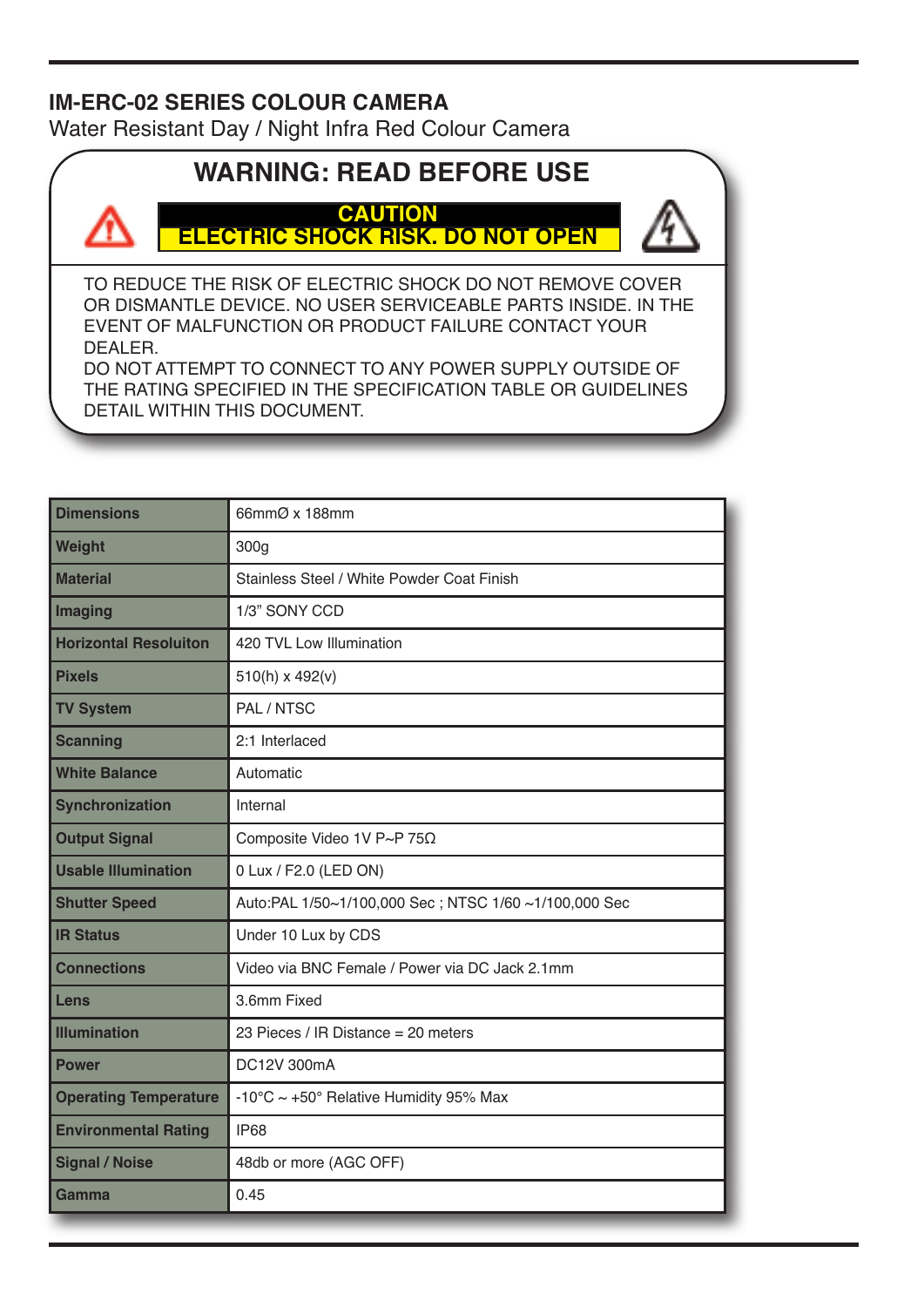The IM-ERC-02 General Purpose Water Resistant Camera adopts the latest SONY technology, CCD Sensor and driver.

Key features of the ERC-02 are it's attractive, stylish housing, environmental protection (IP68), ease of installation and setup and high resolution.

Built-in Infra Red LED's operate automatically in low light to provide visability in complete darkness.

The IM-ERC-02 is perfect for use as an engine room camera, a back-up or docking camera, or part of an on board security system.

Please ensure installation is carried out by qualified engineer and that the device is properly connected to the power source. This equipment must be suitably isolated to prevent damage or risk of injury. For further technical support please contact your dealer, or Iris Innovations using the contact details within this document.

# **CONNECTIONS**



#### **Reverse Image Version**

ERC-02 cameras with reverse (or mirror image) functionality have a DIP switch fitted to the inside of the housing. To select the reverse image feature simply slip off the sun visor and unscrew the front of the camera housing.

Set switch 1 to ON for reverse image. Set switch 1 to OFF for standard image.

The ERC-02 camera is fitted with a cable tail which has a 2.1mm DC Jack for the power and a female BNC connector for the video signal. The polarity of the power connection is center pin  $= +12V$ , connector body = Ground.

Use a suitable coaxial cable with an impedance of  $75\Omega$  for the video signal or a suitable Video Balum if using Cat 5 cable.

Ready made power, video and combination cables are available from Iris Innovations.